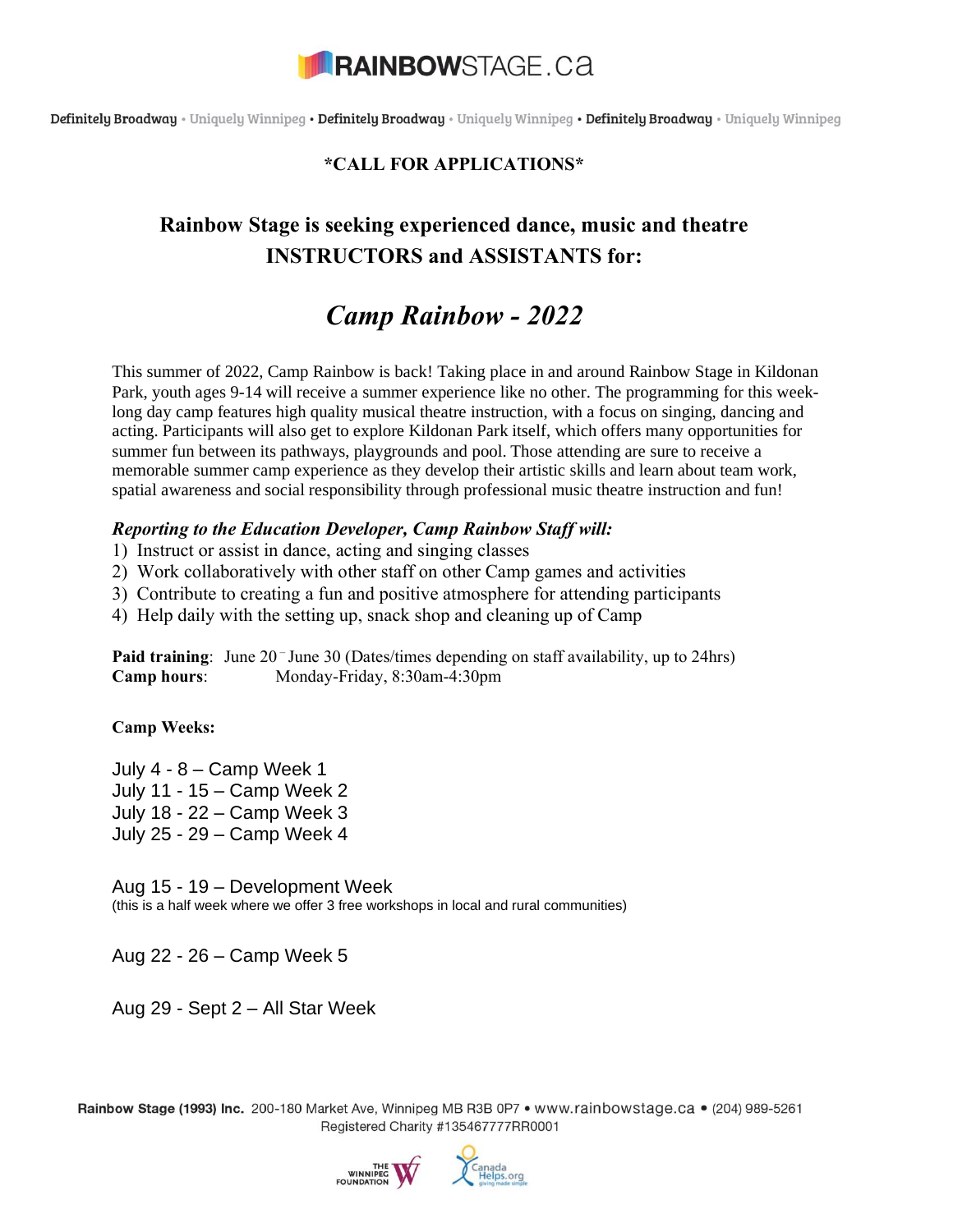# **RAINBOWSTAGE.CA**

Definitely Broadway · Uniquely Winnipeg · Definitely Broadway · Uniquely Winnipeg · Definitely Broadway · Uniquely Winnipeg

#### **Compensation:**

Lead Instructor (1): \$20.00/hr Instructors  $(2)$ : \$18.00/hr Assistant (1): \$15.00/hr

#### **General Requirements:**

Must have experience teaching music, dance or theatre to youth. Must be comfortable working outdoors (camp is physical and fun)! Musical Theatre teaching and performing experience is an asset. Must be available during camp weeks and disclose any conflicts ahead of time.

#### **Job Specific Requirements:**

**Lead Instructor:** Experience in a supervisor role with strong organizational skills. Capable of overseeing camp instructors, assistants and volunteers.

**Instructor 1 (Singing Instructor):** Experience working with youth and/or teaching singing. This role requires the ability to teach a musical theatre song (decided prior to camp by the camp staff) as well as the ability to write an original song with the campers each week. Experience playing an instrument is a bonus (for songwriting)!

**Instructor 2 (Acting Instructor):** Experience working with youth and/or teaching acting. Capable of running theatre games, acting exercises, and drama classes with youth.

**Assistant:** Comfortable working with youth and has experience engaging in musical theatre (experience is an asset).

#### **Please submit resume and cover letter (see below) to:**

**Taylor Gregory -** Education Developer - **[education@rainbowstage.ca](mailto:education@rainbowstage.ca)  Subject Line:** Name - Camp Staff Application 2022

### **APPLICATION DEADLINE: 9:00am Monday, May 2, 2022**

#### **COVER LETTER should briefly:**

- Indicate whether you are interested in a Lead Instructor, Instructor (Singing or Acting) or Assistant position (or if you would accept any position).
- Declare known or potential conflicts during July and August of 2022

Rainbow Stage (1993) Inc. 200-180 Market Ave. Winnipeg MB R3B 0P7 • www.rainbowstage.ca • (204) 989-5261 Registered Charity #135467777RR0001